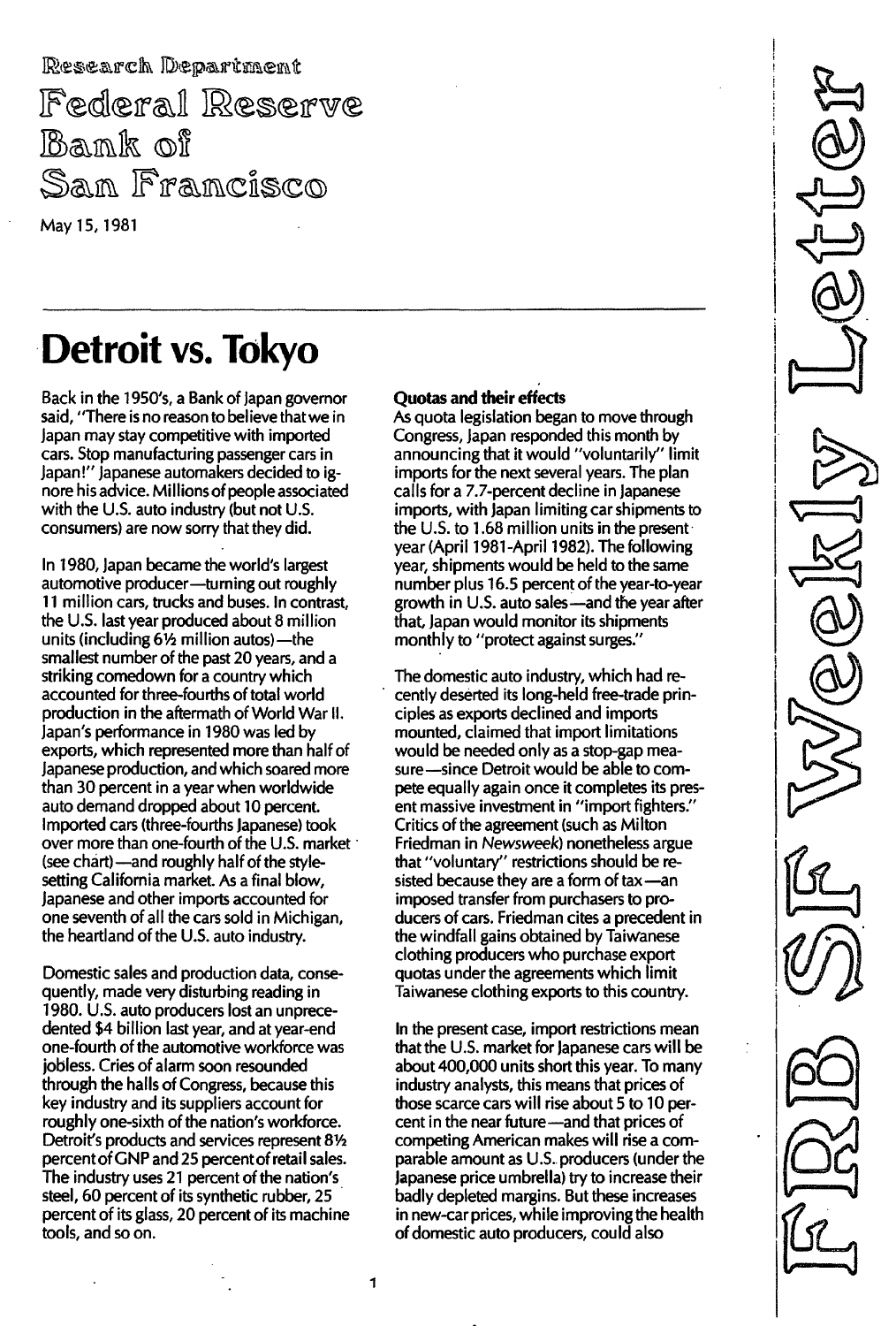Research Department

# Federal Reserve Bank of San Francisco

Opinions expressed in this newsletter do not necessarily reflect the views of the management of the Federal Reserve Bank of San Francisco, or of the Board of Governors of the Federal Reserve System.

worsen the inflation spiral as indexation formulas transform the price hikes into higher private spending for payrolls and higher government spending for transfer payments. In a word, "import fighters" don't automatically translate into "inflation fighters."

#### Detroit's failure and . . .

How did Detroit get into its present fix? A partial answer is provided by columnist George Will-"In 1973 Egypt attacked Israel and devastated Detroit." The massive change in the world petroleum market after 1973 favored auto producers who made fuelefficient cars (Japan) and worked against those who made gas-guzzling monsters (Detroit). Until 1973, the North American market was the province of the large V-8, and the economies of large-scale production effectively protected this country from substantial import sales. But the enforced shift to small cars then reversed that advantage.

Detroit generally failed to meet the challenge until after the second (Iranian) oil shock, for several reasons. The industry required long lead times (and massive amounts of money) for engineering and design of new models that were major departures from existing models. Also, its customers, with Detroit's encouragement, showed a continued preference for traditional models. And more importantly, Detroit responded somewhat slowly to the growing demand of some buyers for fuelefficient models, simply because fuel didn't seem like much of a problem after the initial price shock. The pump price of gasoline (in real terms) remained practically stable for a half-decade, because of a government policy which kept gas prices artificially low through regulation.

#### . . . Japan's opportunity

Japan meanwhile offered a growing supply of products which offered high quality (with flawless paint jobs, for example) as well as reliability (with a low rate of warranty claims). With high gas mileage, plus those other seIling points, Japan offered products which were perfectly positioned in the marketplace

when American consumers recognized the meaning of the latest OPEC price shock and domestic price decontrol.

And the price of the Japanese product was right. Even after paying high transportation and insurance costs when shipping into the U.S market, Japanese producers boasted a major production-line cost advantage of perhaps \$1,000 to \$1,500 per car, primarily because of wage differentials. The average Japanese auto worker makes only about half as much per hour as his American counterpart (compared with a two-thirds ratio in manufacturing generally). Given 1978 levels of hourly wage rates, and given an estimated 125 manhours of production time for a subcompact car, the comparative U.S. and Japanese production-labor costs in 1978 amounted to \$1,581 and \$817, respectively-a differential of \$764 for labor costs alone.

Japan's market share has not grown steadily, however, but rather in fits and starts since 1973, reflecting the changes in the relative strengths of the Japanese and American currencies. When the yen declined against the dollar in late 1979 and early 1980, the Japanese share of the U.S. market rose to a new peak; but when the yen turned around and rose against the dollar, Japan's auto-market share dropped from 23 to 16 percent between, July and October 1980. From Detroit's standpoint, a cheaper dollar thus would be welcome-although that factor appears secondary in light of the major long-term cost advantages in Japan's favor.

#### Detroit's response

Detroit is moving to meet the challenge with the greatest restructuring of operations in the industry's history, featuring automated factories, downsized cars, and the latest forms of computer technology. By 1984, the industry plans to build 30 new engine lines, 19 new transmission lines, and 89 new assembly lines—and this will require more than \$70 billion that is hard to find in today's depressed market. But as a result, by 1985 every one of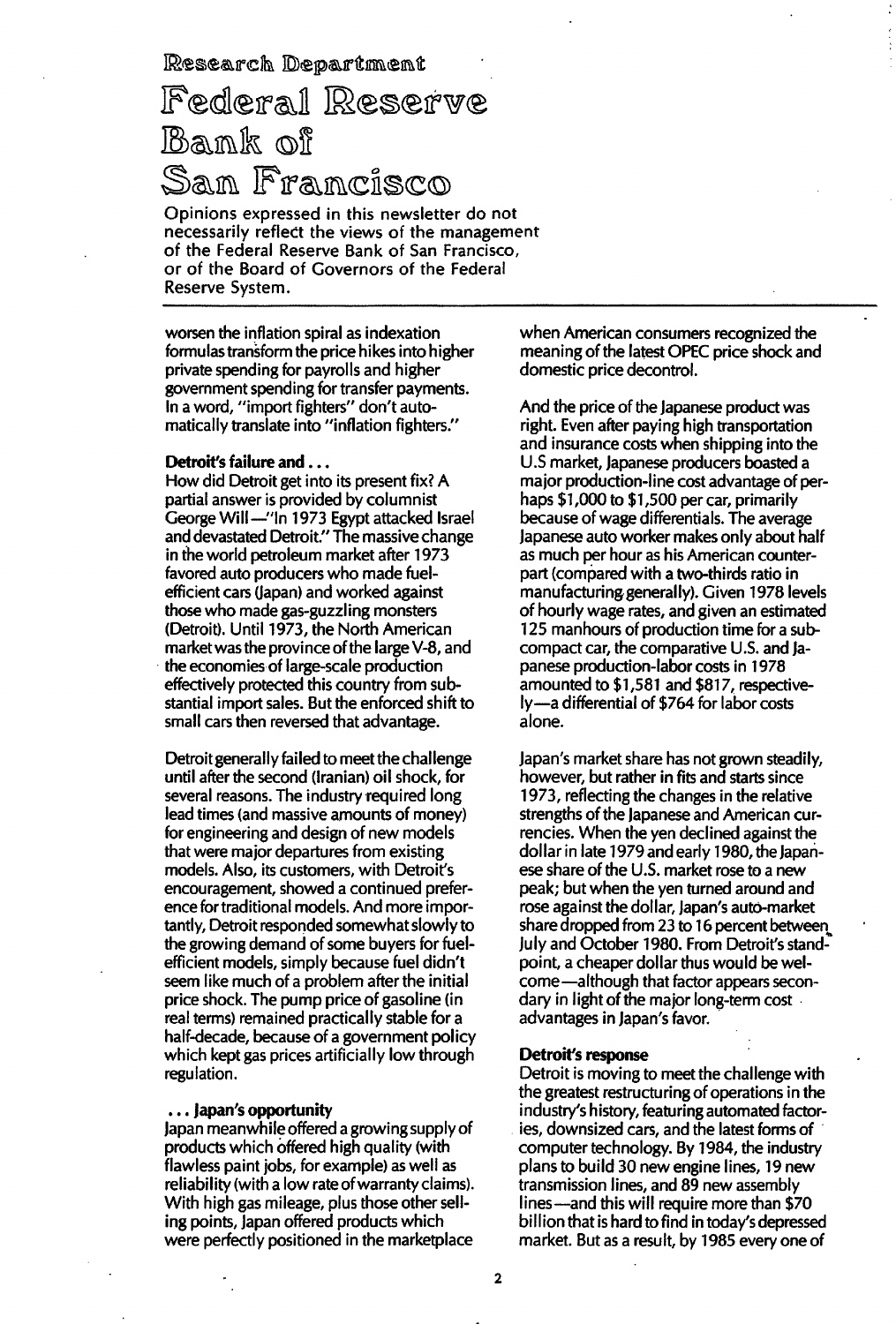

Detroit's current models will be replaced with entirely redesigned vehicles offering greatly improved fuel economy. Automakers expect to push the average fuel economy of their fleets to more than 40 miles per gallon by the turn of the century-a vast improvement over the 14 mpg average of 1974. And practically every new model will feature front-drive, a concept that permits the largest possible passenger space within a given exterior shell.

For its investment, Detroit expects substantial increases in efficiency, with major declines in labor and resource inputs over the next halfdecade. General Motors, for example, with its forthcoming S car, hopes to slash its current fastest assembly time almost in half, to about 10 hours from the 18 hours now required for an average equipped Chevette. (By comparison, Chrysler's 1979 average assembly time was over 36 hours per vehicle.) With productivity gains of five percent annually, about 200,000 auto-manufacturing jobs could be eliminated by 1985 - roughly equivalent to the number of jobs lost during 1980's severe cyclical decline.

Downsizing and automation also have sobering implications for many supplier industries. Four-cylinder engines require the machining of only half the pistons, rings and valves of the eight-cylinder models they replace—and with these smaller and lighter engines, the demand for iron castings may drop by half within the decade. Again, each new compact weighs about one-half ton less than the model it replaces, so that the autos of 1990 may use only half as much steel as today's models use.

### **Whither Detroit?**

Moreover, Detroit seems committed to producing more and more of its "domestic" cars in foreign plants. For example, Ford's new world car, although advertised as an "import fighter" in this country, contains parts produced in 12 different countries throughout the world. Much production is already shifting to developing countries, whose low wage

rates and favorable government subsidies help lower automakers' costs on a worldwide basis, enabling them to reduce production and jobs in higher-wage areas. In this respect, Mexican engine plants by 1985 should be capable of producing 1.7 million engines annually-about four times the number needed for the local market.

If U.S. auto demand grew rapidly enough, these various trends might appear less worrisome for Detroit. But with a national fleet of 110 million cars, and with one or more cars in 831/2 percent of all households, the domestic market may be nearing saturation. Current estimates of market growth range between 1 and 21/2 percent a year-the latter equalling the average industry growth of the past 50 years. The more optimistic estimates assume a strong replacement market, reasonably enough, with the scrappage rate rising as older gas-guzzling models are sent to the junkyard. But the question remains how the market growth of the next decade will be divided - whether Detroit's "import fighters" will take the lion's share, or whether lapanese and other imports will again (as in the 1970's) skim off the entire increase in sales.

By 1985 or 1990, Detroit will be completely transformed. (Ironically, this suggests that the mature American industry could logically use an infant-industry argument in fighting for quotas on imports, because Detroit's 1982-85 models actually represent an entirely new industry.) But the U.S. auto industry, continuing the recent trend, will manufacture more and more of its products in plants scattered around the world, rather than in those concentrated in the Great Lakes states. Locational shifts, plus downsizing and automation, thus presage redundant workers and redundant factories-in autos, steel, rubber, glass, etc.-in the nation's industrial heartland.

**William Burke**